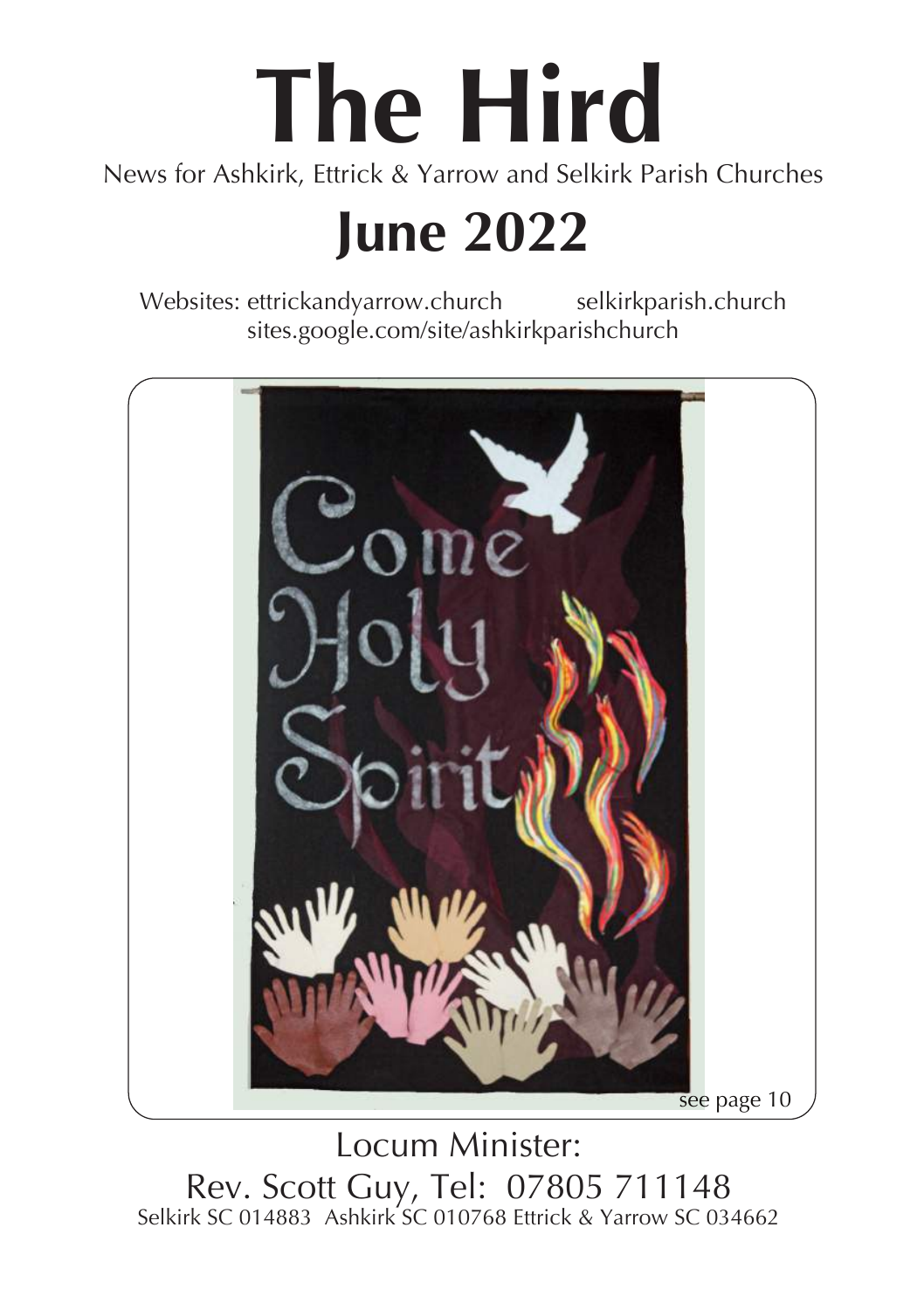# **Notes from Selkirk Congregational Board**

#### From the **Stated Annual Meeting 26 March 2022**:

- Elders stepping down from the Board: A Bethune, E Hendrie and G Junor
- Elders appointed to the Board: K Smith, F Holmes and L White
- Congregational members off: S Christer Porteous, G Hamilton and E Robinson.
- Congregational members elected: S Christer Porteous, G Hamilton. 2 vacancies remain for congregational members.
- Treasurer, L McCraw, presented the annual accounts for 2021 and the proposed budget for 2022.
- Property Convener, A Laing, presented a report covering the last 3 years: maintenance of buildings, Covid regulations and the Quinquennial property inspection of 2020.
- D Bethune gave a brief update on the Building for the Future project and answered questions on possible developments, costs, timescales and permissions.
- Reports were presented from Open Door, CAMEO, eco group and study groups.
- Covid regulations have been relaxed again but we are maintaining 1 metre spacing in side pews.
- Coffee after church has resumed. Volunteers for Welcome Team and Coffee Team still welcomed.

S Christer Porteous, Clerk to CB



#### **Ashkirk News**

On Saturday 7 May, Ashkirk Village Hall came alive with the first coffee morning to be held there for two years, this time for Christian Aid. A table top sale with a great variety of items on offer were lined up along one side of the hall, in front and on the stage. Local honey,

African crafts and colourful fabric items, bakery, an art stall and bric-a-brac were all on offer as well as a plant stall outside. Selkirk folk came out in welcome numbers as well as local supporters to take coffee, tea and cake and the happy atmosphere was evident from the start. The funds raised for Christian Aid amounted to £466.50.

Iona MacNeill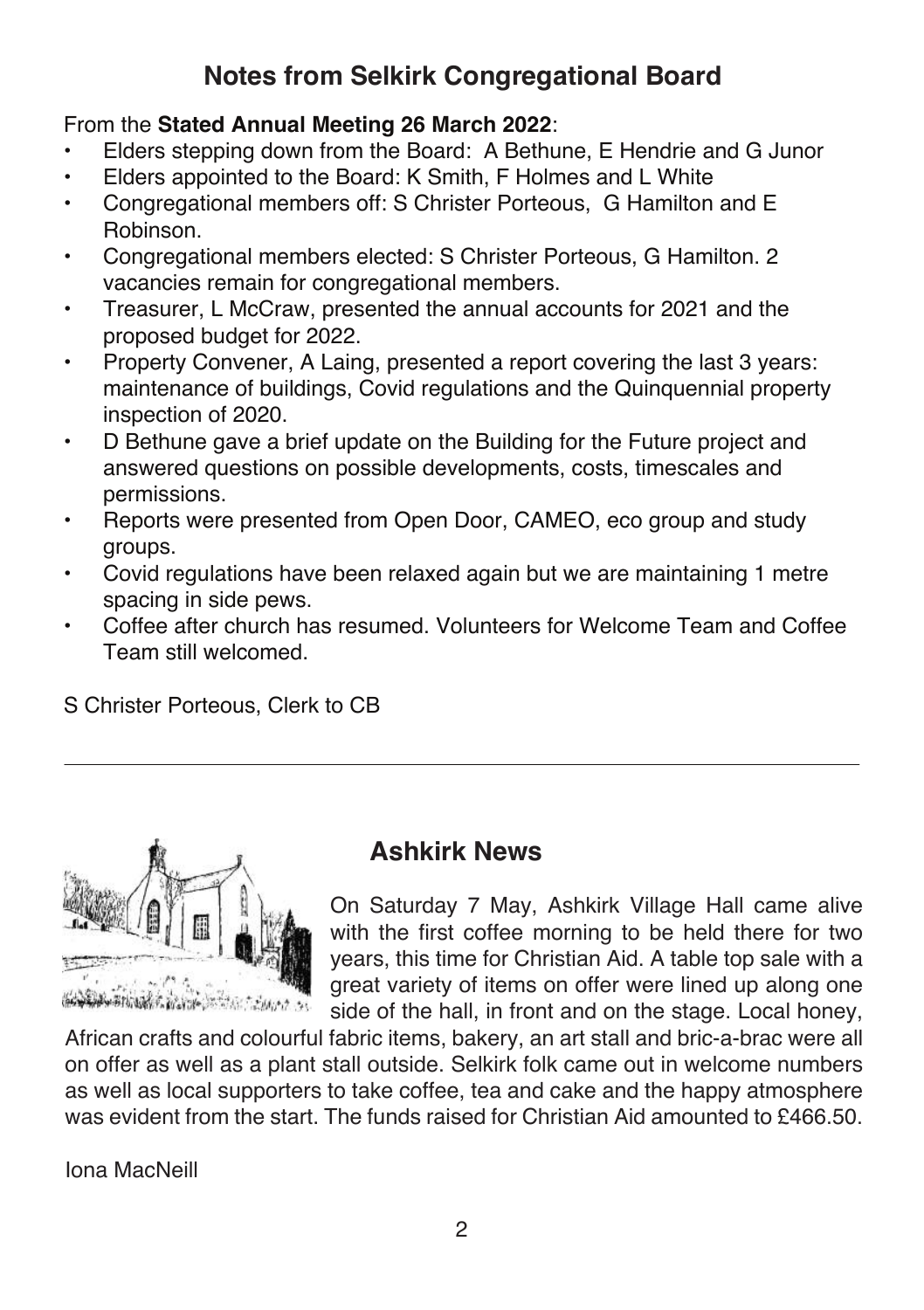#### **Dear Friends,**

It has been my pleasure to minister to you over the past few months. I have been greatly encouraged by your friendliness and your positive comments about the services and preaching.

At the end of June, Adrienne and I will be heading off to Amsterdam, where I will serve as Locum in the English Reformed Church (part of the Church of Scotland), for three months. We are looking forward to meeting new people, exploring the city and visiting other parts of the country. We will return at the end of September, when I will resume my duties as Locum here in Ashkirk, Ettrick & Yarrow and Selkirk.

We will be remembering you in our prayers and know that you will be praying for us also.

Rev. George Shand from Peebles has been appointed as your Interim Moderator and I am sure he will take good care of you over the summer and beyond.

May the Lord bless and keep each one of you,

**Scott**

#### **Come And Meet Each Other at CAMEO**

The committee has met and put together a syllabus with lots of variety that, all going well, we hope you will enjoy.

It will be so good to get together again. Our first meeting will be on 22 September, in Selkirk Parish Church Hall, continuing on the 2<sup>nd</sup> and 4<sup>th</sup> Thursdays of the month at 2 pm. On 22 September, there will be music for your entertainment. We have decided that the subs will be £2 for each meeting. We would like to start up our little raffle again, so if you would like to bring a small item such as a packet of biscuits or a tin of something, please do.

Please try to remember to bring a cup, and teaspoon if you need one for sugar. I hope you have a lovely

summer and look forward to meeting up again in September.

Take care, Mariorie Lawrie

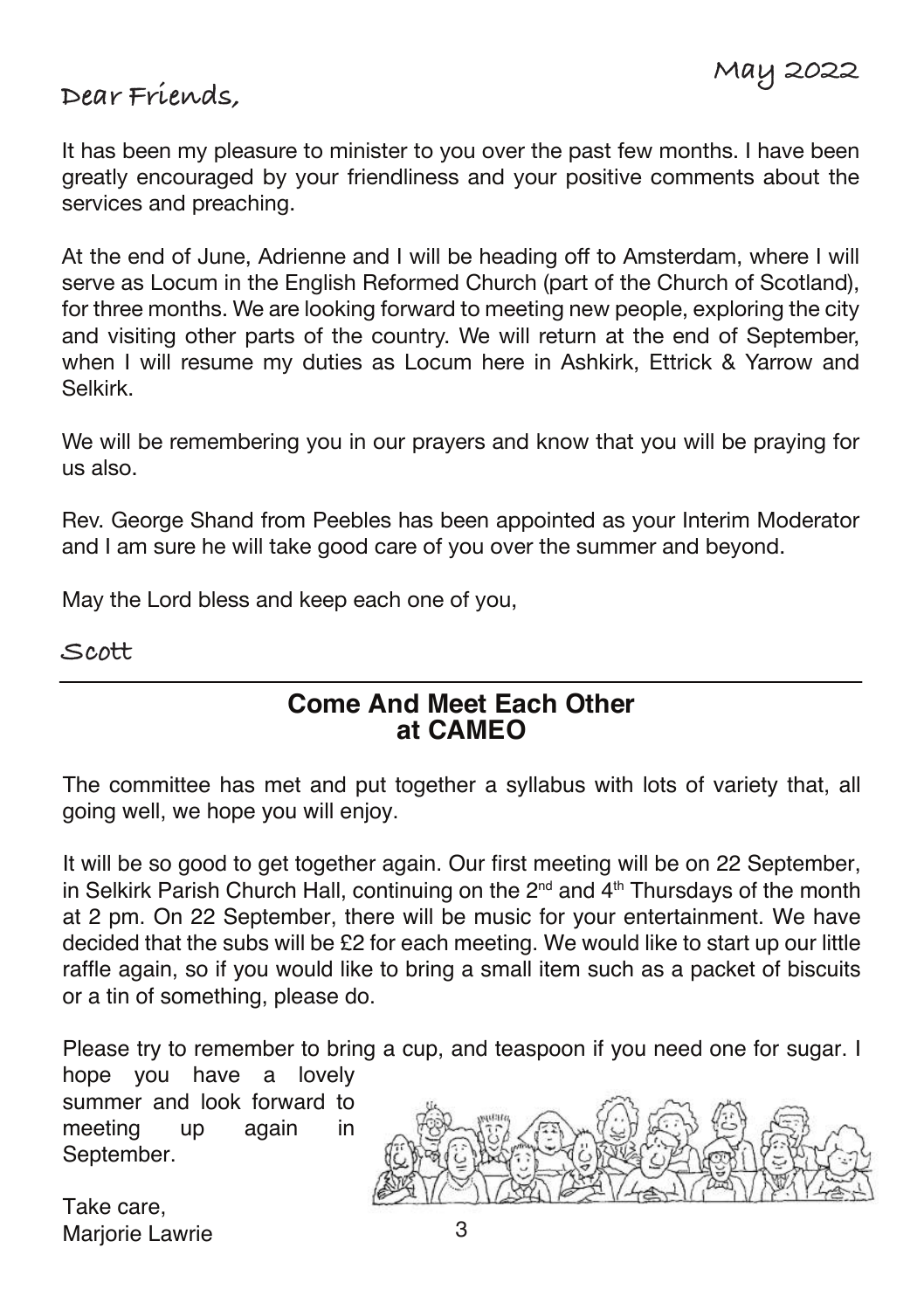#### **The Church is not the building!**

We know that the church is the people, not the building. Even so, our buildings are important, as they can be a help or a hindrance to our worship, outreach and service to the community.

We have been asked by the Presbytery and 121 to complete an AMBA form - a questionnaire about our buildings. What state are they in? How flexible are they? Are they in the right place? Do they have disabled access? and much more. The same questions are being asked of every congregation across Scotland, and decisions will then be made about which buildings should be kept. At Selkirk Parish Church, because our buildings are well located in the town centre and we have developed them over the years, kept them in good condition, and opened them up for community use, we should come through the examination intact.

In the meantime, our **"Building the Future"** project is underway. Our architects, Angus Design Associates, are working on some ideas to develop our church and hall to be more welcoming, more flexible, and more practical in terms of usable spaces, storage and energy use. They will come back to us in the next few months with some outline proposals which the whole congregation can see and discuss. We hope they will make some bold proposals that we can take forward over the coming years.

In the shorter term, as agreed at the Stated Annual Meeting in March, we have sent our proposal to replace some of the front pews with more comfortable, flexible seating, to the Presbytery and General Trustees, for their comment. If favourable, we will then have a firm, costed proposal for the congregation to consider.

With no resident minister, the Loanside Manse is currently unoccupied. The property group have surveyed the building and are in the process of identifying improvements that need to be made before a new minister is appointed. These will likely include new windows, additional insulation, a new kitchen and appliances, improvements to the ensuite bathroom and re-decorating most of the rooms.



All of the above must be focussed on making sure our buildings are in good shape and fit for purpose - to allow us, the congregation, to be effective in our outreach to our community with God's love, in word and action.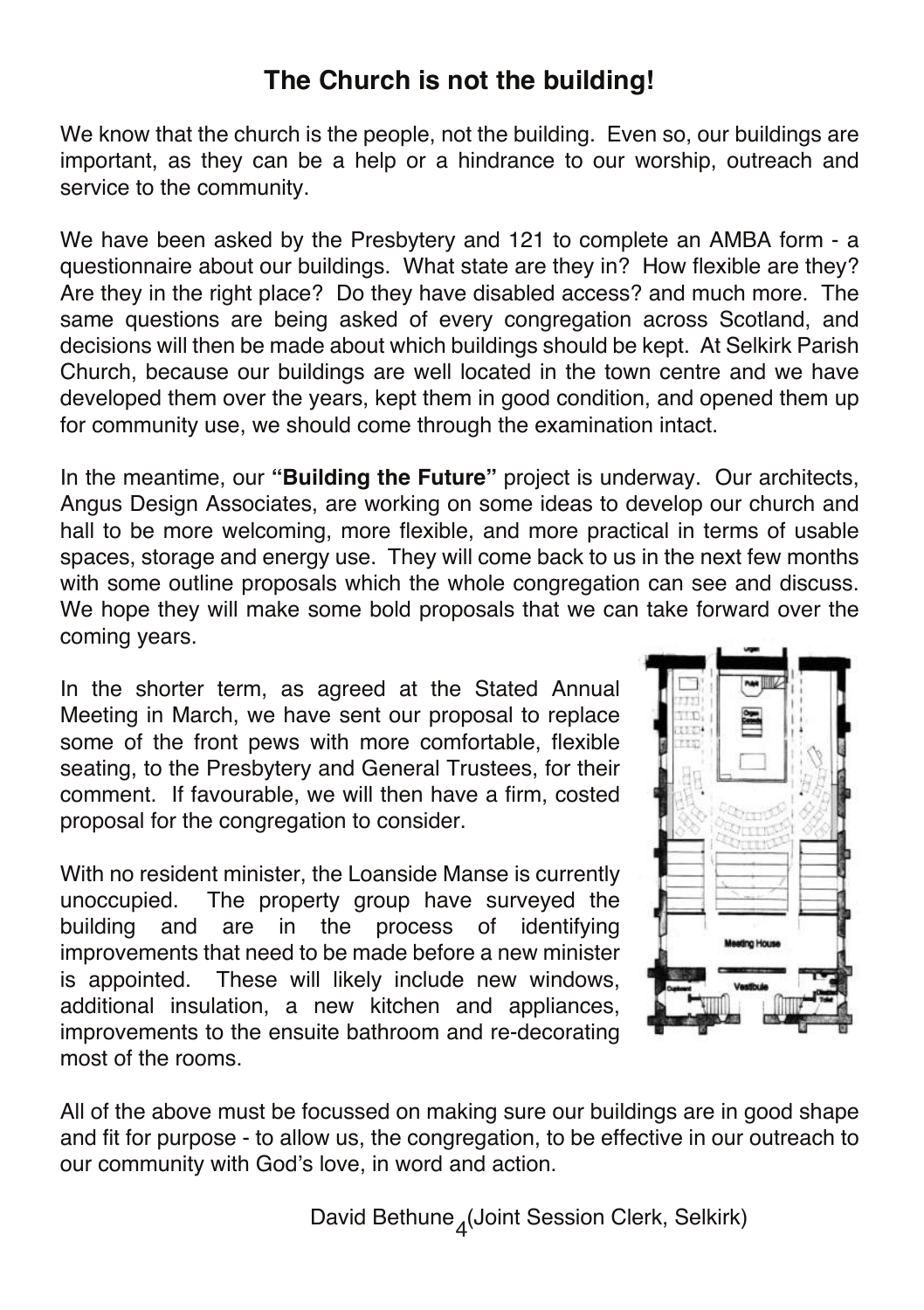# **Opportunities Zambia**

Sukie's scones are amazing - and so is the fact that the proceeds continue to feed over 1200 children in 4 schools in Zambia. Please support her in the pop-up shop, 1 Tower Street, Selkirk, if you can. Follow the smell of freshly baked scones and you will see the queue of customers. As you can see below, there is much more than scones on offer. The last Thursday in the month is Sukie's regular date in the pop-up shop. She is also free to talk about Opportunities Zambia with photos from her recent trip, if you would like to invite her to your group.



Visit us on Facebook www.facebook.com/popupselkirk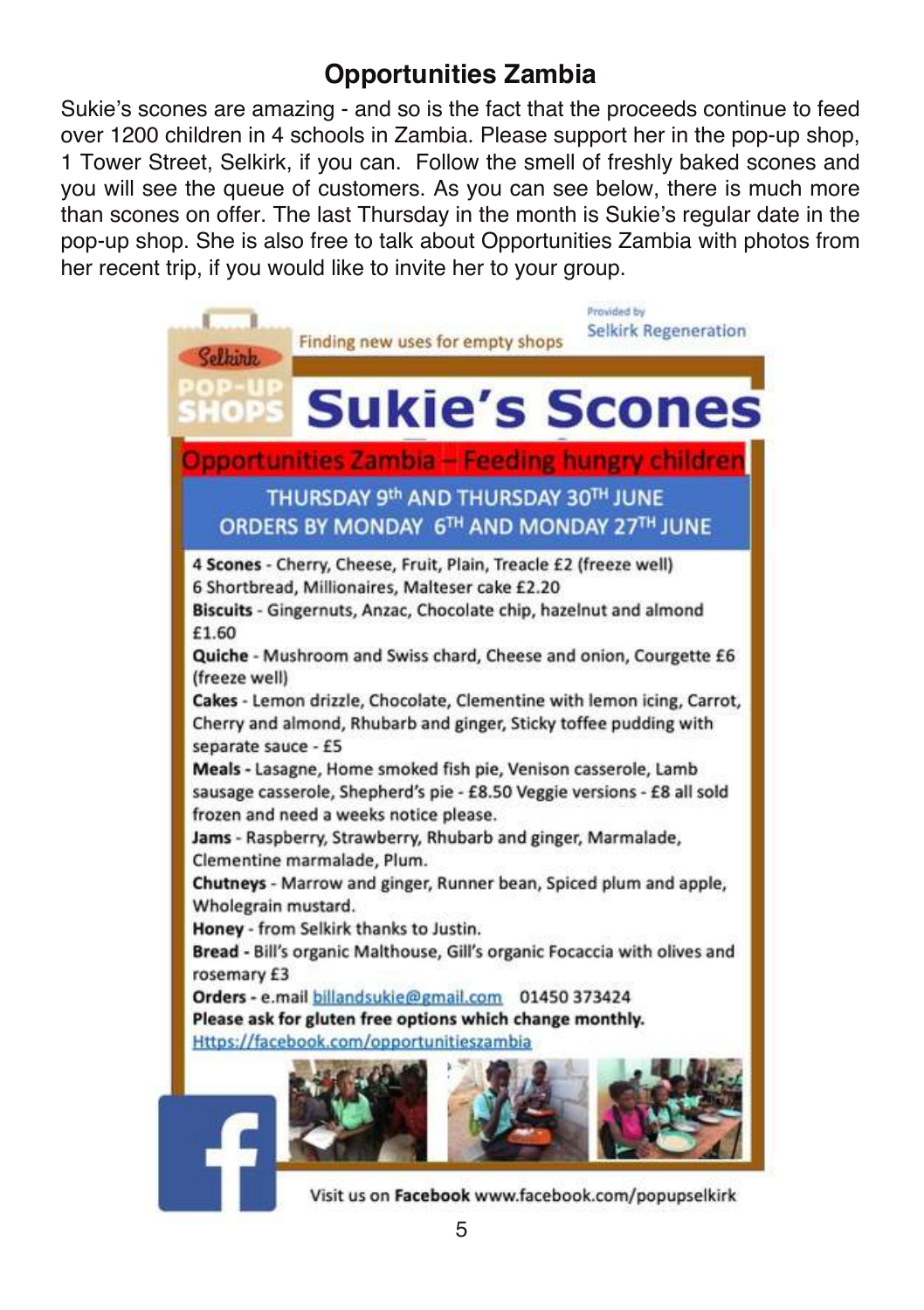

Nine Northern Cross Pilgrims were welcomed to a meal at OLSJ hall on the Monday of Holy Week. The pilgrims were weary after the longest section of their journey and were pleased to accept hot showers, comfy beds and a good breakfast. On Tuesday morning, the pilgrims and hosts gathered in church for prayers before continuing on the next stage of their journey. It is always a privilege to entertain strangers in our homes.

The coffee mornings at Ashkirk and in St. John's church between them raised £821 for Christian Aid.



I n d i v i d u a l donations were also collected at church. These will

go to the CA week appeal for Zimbabwe.

Church services in our care homes will be restarted soon, once monthly in each of **The Bield, Thornfield and Riverside**, responsibility for services shared between the different denominations. A team is needed from Ashkirk/E&Y/Selkirk once a month.

The **Baptist Church garden of hope** at Connections has been dedicated and will be open for public use at set times.

Joanna Smith is the CTSV **school chaplaincy** contact and is hoping to be invited into our local schools in the new term.

**ConecTots** is the new baby and toddler group open to all, meeting in Connections on Monday mornings at 10.00 a.m.

The **Memory cafe** continues to meet twice monthly in St. John's church, 1st and 3<sup>rd</sup> Tuesdays.

Peter Birney reported the ongoing increased use of **Selkirk Food Bank**. Currently, there is a once a month donation from Tesco, the collection bin in the Co-op and donations from the churches. He suggested bringing one of the top needed items to church each week. The list can be seen in the SPC Meeting House. Peter is also looking at options for widening the referral system and considering how to ensure the financial viability and future security of the Foodbank. As Christian people, we can be challenging politicians about the need for food banks.

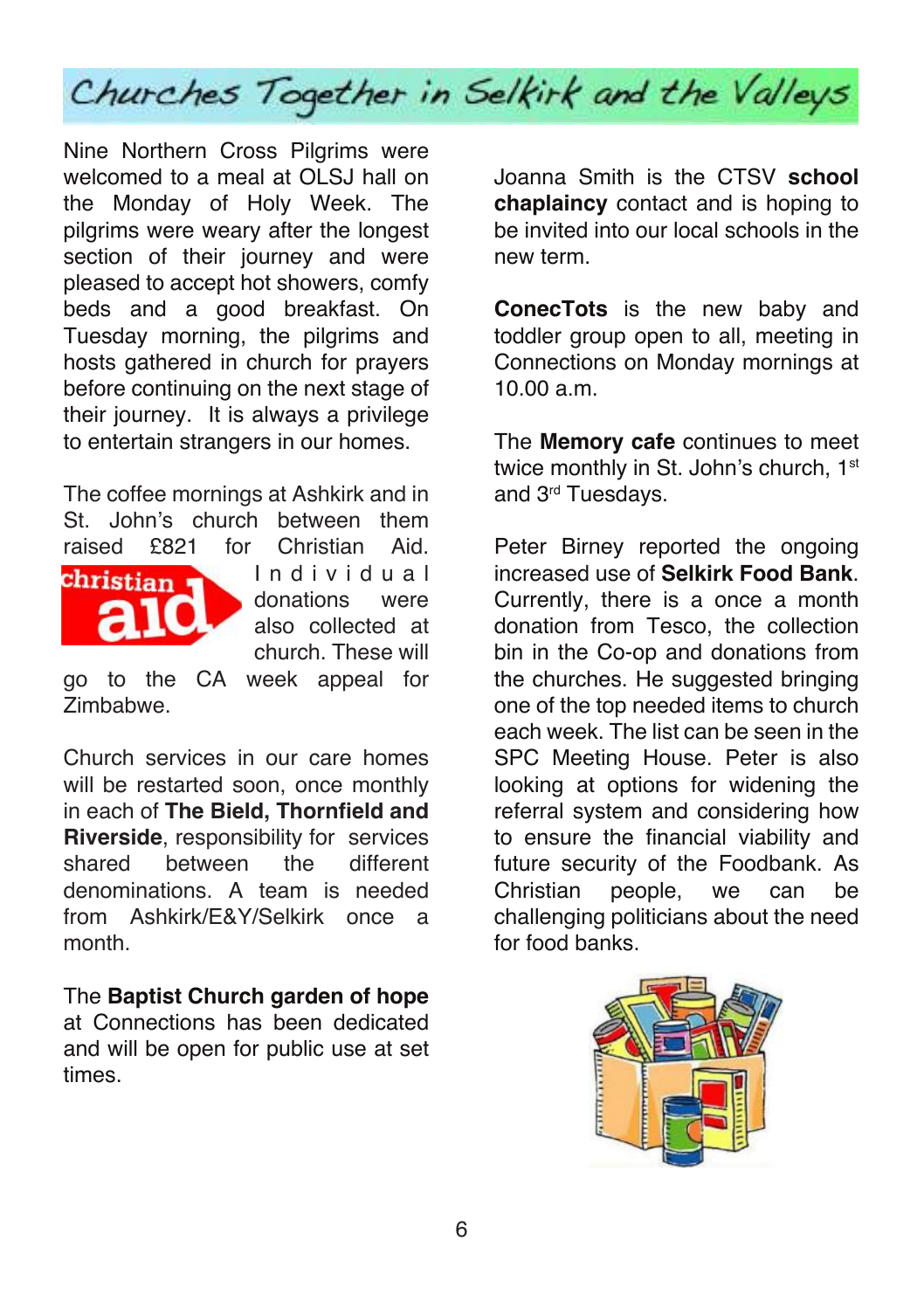#### **Amnesty International**

As a teenager at an all-girls school to get a friend who was a boy was a real status symbol. At fourteen, through a schools' organisation, I gained a pen friend who was Turkish and sixteen. His name was Ferhan Topcu and he lived in Ankara. We wrote every month for three years and then he left school to go to university to study to be a dentist. I thought he might stop writing but he didn't.

As well as being committed to his career, he was also an excellent artist and drew lots of cartoons. The airmail letters he sent were full of little drawings which always made me laugh. When he was at University in Ankara, his drawings changed and they became quite political but still very funny.

However, after another year the letters stopped. I didn't know why but I kept writing. Six months or so later, I had a phone call from his sister. The news was devastating. Ferhan had simply disappeared. He had last been seen with some men getting into a car after a lecture. The family knew nothing else.

Some months later I had another terrible phone call from his sister to tell me his body had been found just outside the city, burnt and unidentifiable except for a signet ring.

Although there was no proof, almost certainly his death was due to his very amusing political cartoons which were not going down well with the Government of the time.

It was at that point that I knew that the work of a relatively new charity, **Amnesty Internationa**l, was something I wholly believed in. They campaign tirelessly for the rights of people to hold their own religious and political views. They have become a Global force for supporting



individuals who are imprisoned or tried for their beliefs. As an individual, you sometimes feel it is useless to try, but writing letters to those imprisoned (so they know they are not forgotten) and also writing to Heads of State who are carrying out these things – imagine receiving several thousand post cards about one prisoner – can be a powerful and successful tool.

I have now been a member for 47 years. And I am as committed as ever and all because of a teenage boy who drew cartoons.

Fan Heafield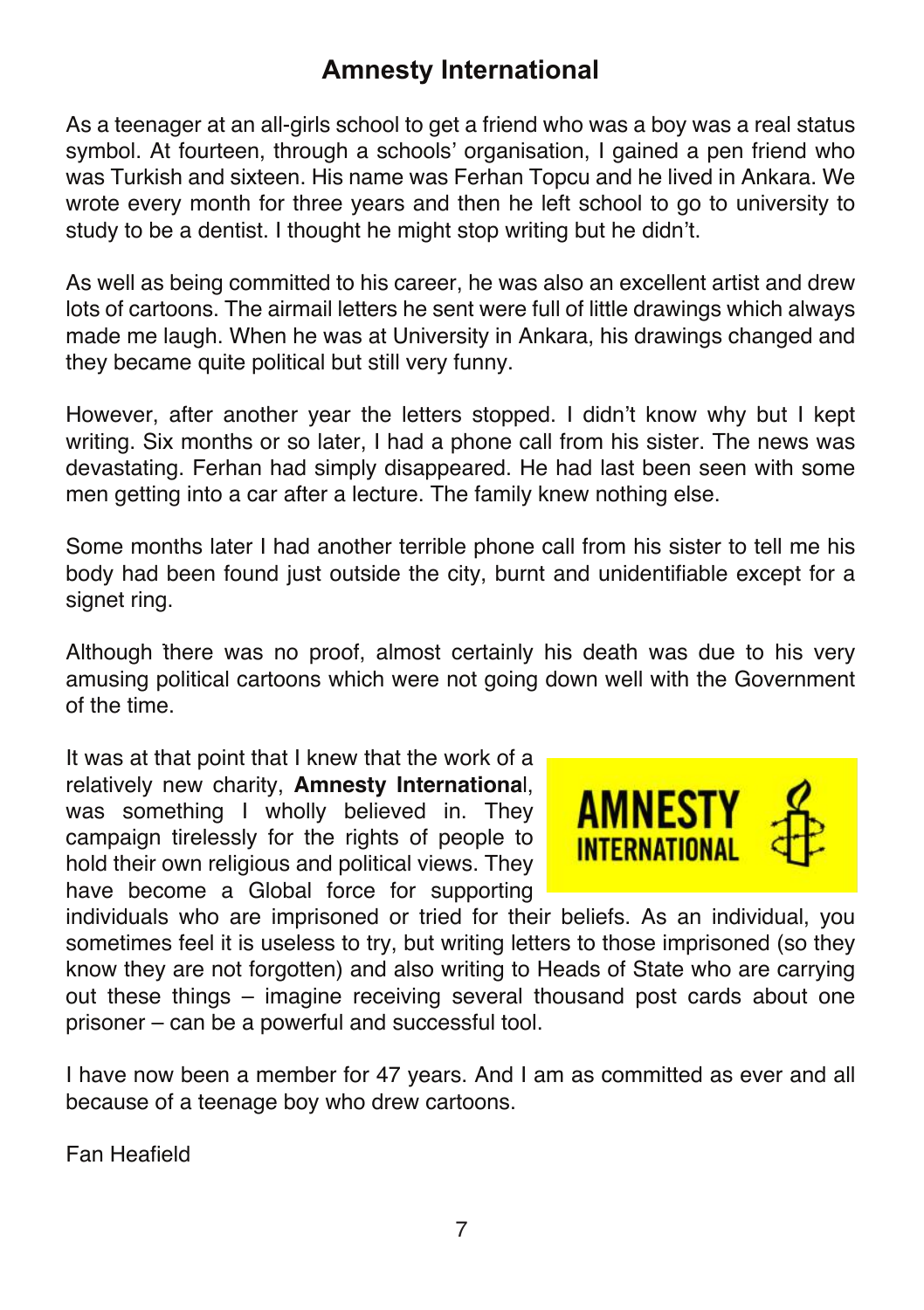





**Worship in the Valleys**

| When    | Where                                  | Time | Led by         |
|---------|----------------------------------------|------|----------------|
| June 12 | Kirkhope                               | 10am | Rev. Scott Guy |
| June 19 | Yarrow                                 | 10am | Worship group  |
| June 26 | Ettrick                                | 11am | Pulpit supply  |
| July 3  | Kirkhope                               | 10am | Worship group  |
| July 10 | Yarrow                                 | 10am | Pulpit supply  |
| July 17 | Kirkhope                               | 10am | Worship group  |
| July 24 | <b>Blanket</b><br>Preaching            | 3pm  | Jim Wallace    |
| July 31 | <b>Joint Service</b><br><b>Selkirk</b> | 11am | Pulpit supply  |
| Aug. 7  | Kirkhope                               | 10am | Worship group  |
| Aug. 14 | <b>Ettrick</b>                         | 11am | Pulpit supply  |
| Aug. 21 | Yarrow                                 | 10am | Worship group  |
| Aug. 28 | Kirkhope                               | 10am | Pulpit supply  |

#### **News from the Valleys**

Since the last edition of The Hird, we have continued to open up all the Valley Churches. We are back to having services in Kirkhope and Yarrow churches on alternate weeks, reaching out to a wider congregation once again. We are hoping to bring back refreshments after our services soon, as this is a greatly appreciated outreach addition to our worship.

There was great excitement that we were able to reopen Ettrick on Palm Sunday, the furthest away of our

churches, as it is always very well supported. Our Good Friday evening service was held in Yarrow, both being led by Rev. Scott Guy. We, as a congregation without a minister for so long, enjoy and appreciate a ministerled service, which always seems especially poignant in such an isolated Kirk as Ettrick. Easter Sunday was a first for us having a joint service with you all in Selkirk, which again was an uplifting experience for all those who attended. *(continued on page 9)*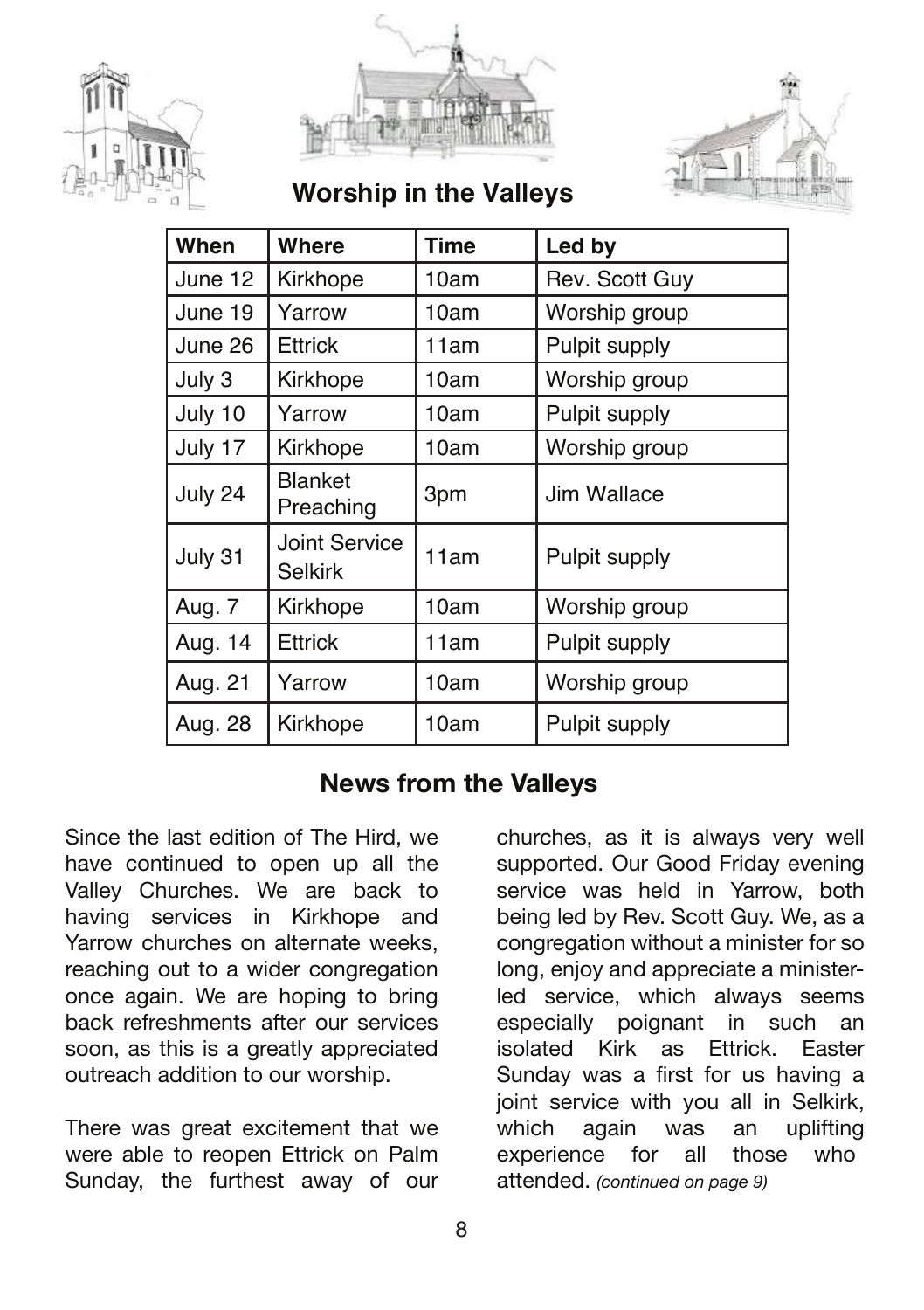One of the highlights of Valley church life happens not in any of our churches but in the open air! On Sunday 24 July at 3pm we will be holding an open air service, the Blanket Preaching, held at St Mary's Kirkyard in Yarrow valley. (It will be adequately signposted nearer the time). The service is believed to date back to as early as 1275. Why outside, you may ask? In the 17th century, Yarrow was the scene of religious dissent as Presbyterian Covenanter preachers and their followers were forbidden to attend church services, so they were forced to worship outdoors, often huddled in blankets for protection from our inclement Scottish summer weather hence "the blanket preaching". Today, our service in the ruins of the Kirk and graveyard commemorates this period, the blankets are hopefully to sit on though an umbrella may be needed!!!



We extend our hand of friendship and would love to see you there! It's a wee climb up but there are a few benches where you can stop and take in the stunning rolling hills of the Borders before continuing up to the graveyard. Allow 45/60 minutes to get from the roadside for a comfortable walk. At the time of going to press, I'm 99.9% sure we will have our fabulous afternoon tea in Cappercleuch Village Hall after

the service which allows everyone to sit and catch up with one another as there are people who travel from outwith the region as an annual pilgrimage.

**On a more personal note:** within the church at this time of the year I'm always missing in action, otherwise known as lambing. The editor thought you might all like to have an insight. (I don't know if I want to relive it yet!)

From a non-farming standpoint, it can appear absolutely idyllic with little white fluffy lambs skipping joyfully in the fields. Yes, that does happen - but that's the end part!

The majority of farmers in the Borders lamb in early spring, often representing new beginnings and the end of a long winter. Many ewes will deliver their lambs unassisted out in the field (a specially chosen field for shelter/bield, water/handiness to farm etc!) But farmers are on hand night and day to keep a close eye in case there are any problems. This can be the lambs not presenting for straight-forward delivery (breech, backwards or even two coming at once ie whose leg does that belong to?); a "gimmer" (first time mother) taking an abnormally long time to lamb or lambing and walking away as they sometimes do; or another ewe (usually imminent) trying to pinch a lamb whilst a twin is being delivered! Eyes in the back of your head would be wonderful at times.*(continued on page 10)*

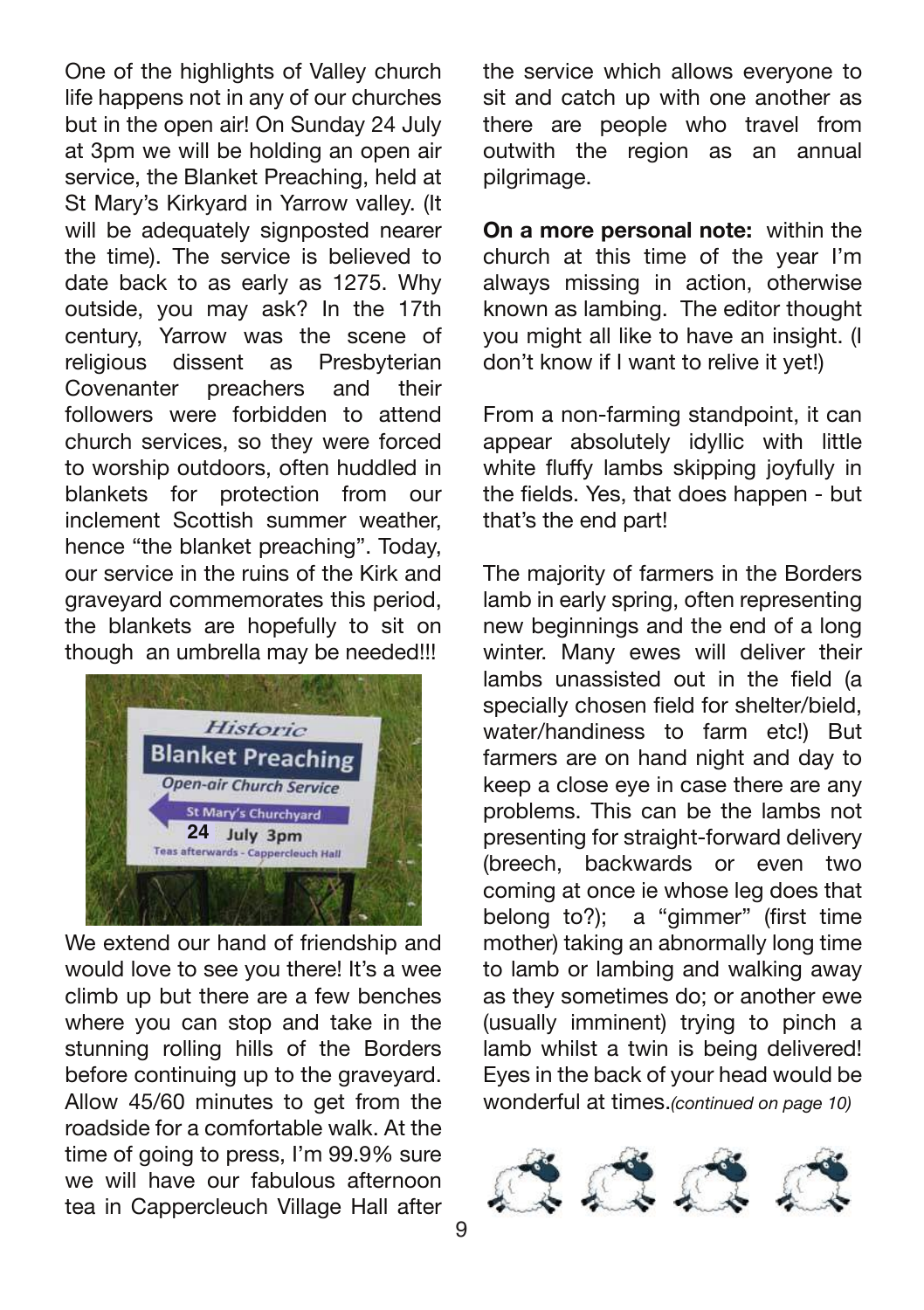The sheep in the lambing shed (550 not that I was counting down!) are put into larger sections. Ewes have only 2 teats therefore 2 lambs is ideal. When triplets are born, they are penned up so when a single delivers (eyes in back of head again!!) we do what is termed "wet adoption". The birthing fluids from the newborn single lamb are transferred onto one of the triplets so the single's mother thinks it's her own. When this happens, we move the adopted pair into a bigger pen with a few others for longer (inside the shed) just to check the adoption really has taken place! These are often lambs with very random signs on their sides (aide-mémoire for farmers!)

Sometimes I have "pet lambs" but hopefully by the time the last ewe has lambed most extra lambs have been adopted. This year I have four: 2 who didn't get adopted and 2 picked up outside because they were struggling to keep up with field life!

Once we are happy the lambs/ewes have bonded, we move them into pens of 4-6 pairs in the old lambing shed, ie a nursery, to get them used to hearing each other's bleat, to check milk is plentiful and that both ewe and lambs are healthy before being transferred into a field where the ewes can graze on the fresh young grass which helps them lactate, with feeding as an additional supplement.

This is the stage everyone likes to observe. By then I'm tired (long days on your feet), grumpy (lack of sleep and the housekeeping fairy has vanished) and sick of wearing wellies 24/7! However, after a few days sleep (and Easter eggs), you always look back in awe and wonder at nature and give Thanks.

Susan White,

church elder and apprentice farmer





#### **Selkirk church banners**

Hanging in the church balcony in Selkirk are banners for different seasons of the church year, on display at the front on rotation. Various people at various times have created these to enhance our worship.



The banner on the front page was made about 20 years ago!

If anyone has an idea for a banner or would like to share their skills in joining a small group to make a new one, please contact Elissa Jones or Jacqui Lee.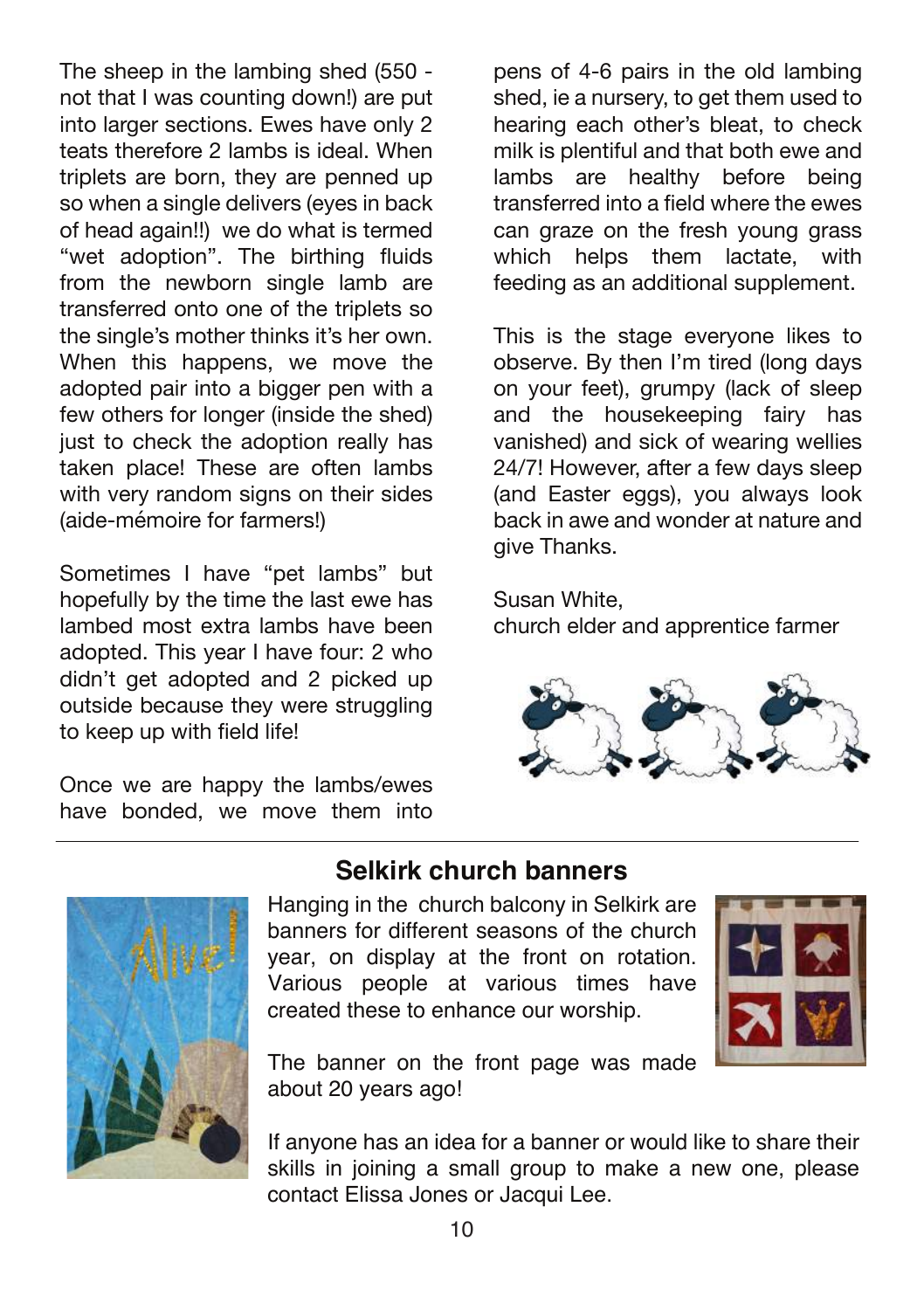#### **Carry on Recycling and/or Upcycling**

Reporting from last issue: thanks to Recycling for Good Causes your "rubbish" was worth £148 which goes to Traidcraft, our nominated charity.

The **recycling** collection points in the Meeting House are open again so you can bring used stamps, postcards, milk bottle tops, old watches, mobiles, tablets, foreign currency and unwanted or broken jewellery (please see full list in MH) knowing your "rubbish" *will not* go to landfill and *will* raise funds for various charities. There are also donation boxes for Fresh Start Borders and the Foodbank.

**Upcycling** is an alternative way of making our belongings last longer.

#### **Read on….**

According to the UN, one pair of jeans takes **7,500 litres** of water to make – a number that includes the water used to grow the cotton, make the denim and get the product shop-ready. Frequently jeans are thrown away because the knees or bottom is worn through, but much of the water-expensive fabric has lots of useful life left.

Your challenge, if you wish to accept it: *can you make something useful or decorative from this good fabric?*

The Denim Upcycle competition, open to all ages, with 9 different classes to enter, celebrates the durability of denim. Pick up an entry form with all the details from the Selkirk Parish Church hall or download from here: http://selkirkparish.church/news/

The show of entries will take place in the church hall on  $17<sup>th</sup>$  September. Entries will be judged by our friends from The General Store.

Come along and admire the skill and imagination that has gone into these creations, enjoy some refreshments and raise funds for WaterAid. If you entered some items - you may even have won a trophy!

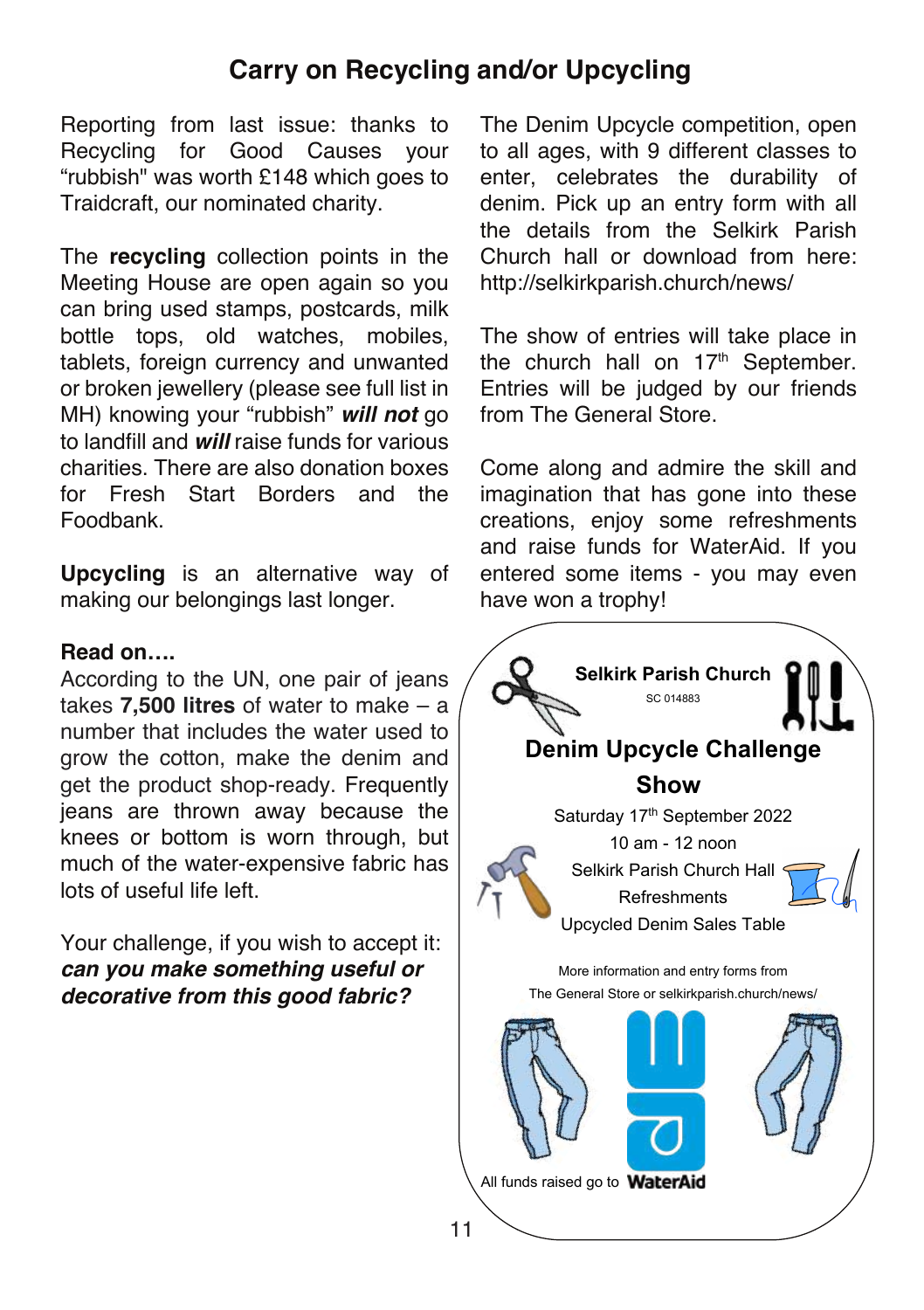#### **Book Review Benefit of the doubt: he fled, danger followed** by **Les Cowan**

**I** first came across this short series of books in a magazine while I waited at the hairdresser, where I read that **Benefit of the doubt** was a bit of a thriller, set in Edinburgh with a pastor/detective. So, I thought I would give it a go and duly bought a copy. When I got the first book, I noticed in the acknowledgements Thanks to a friend of mine. Well. Surely this was going to be a good read.[And, where exactly was that photo of Edinburgh on the cover of the book…? Simple, but I puzzled for a while!]



The story is mostly set in Edinburgh with events also taking place in Spain. The pastor, David Hidalgo, was born in Edinburgh but has been living and working, and then ministering, in Spain. Tragic events after David's getting caught up working against gang crime have seen him return to Edinburgh, where, exhausted, he takes on the role of pastor in a church in Newington. He starts to build relationships with his new, small congregation and with their families, which leads him from Morningside to Pilton and Muirhouse. People's lives are changed and some are threatened as the tale moves along, transferring to Spain where David labours to try to find and free a young girl.

A bit grittier than I would usually read, but excitement, adventure, reflection, spiritual pondering and a bit of romance made for a great read.

Moira Mitchell (willing to lend out a copy of this book)

| Bless to us, O Lord,<br>The sun that is above us<br>The earth that is beneath us<br>The friends who are around us<br>And the day that lies before us.<br>Dear God of moments,  | May the peace of the Lord Christ go with you<br>wherever He may send you.<br>May He guide you through the wilderness,<br>protect you through the storm.<br>May He bring you home rejoicing<br>at the wonders He has shown you.<br>May He bring you home rejoicing<br>once again into our doors.<br>Northumbrian blessing |  |  |
|--------------------------------------------------------------------------------------------------------------------------------------------------------------------------------|--------------------------------------------------------------------------------------------------------------------------------------------------------------------------------------------------------------------------------------------------------------------------------------------------------------------------|--|--|
| Open our eyes and ears.<br>Open our hearts and minds.<br>Open our lives and communities<br>To your amazing hope and life.<br>Amen<br>Lily Cathcart.<br>Sensory Church At Home/ | Preserve us, O Lord, while waking<br>And guard us while sleeping<br>That awake we may watch with Christ<br>And asleep we may rest in peace.<br>12                                                                                                                                                                        |  |  |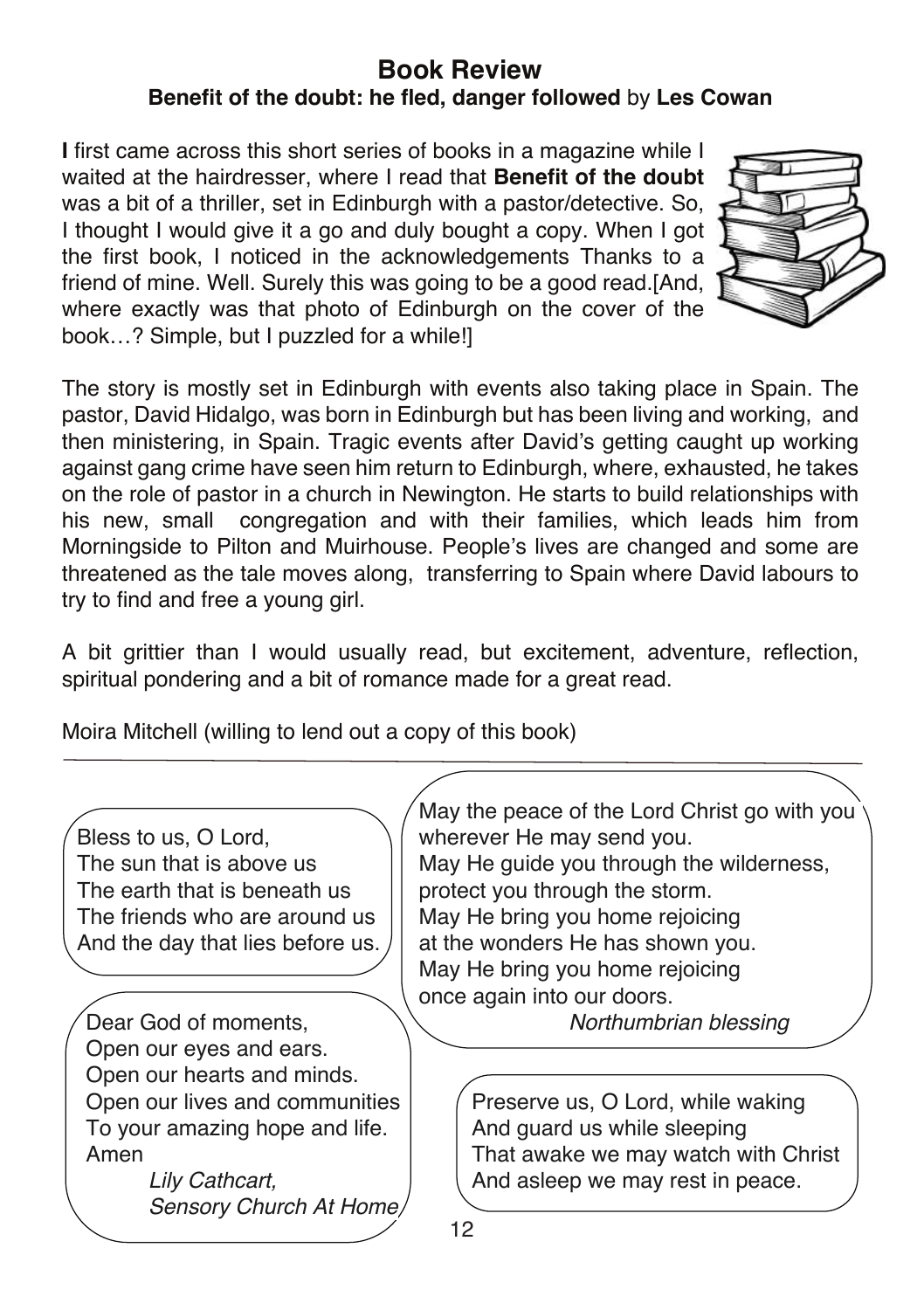# **Borders Talking Newspapers (BTN)**



I have volunteered since the mid 1990s for Borders Talking Newspapers. Initially only reading, I eventually graduated to editing as well, when I retired from teaching. It is very rewarding knowing that you are helping others who are unable to read the local news. Our AGMs are big events and it is lovely to meet up with listeners and other volunteers.

My interest started way back in the mists of time when I remembered my Granny getting talking books from R.N.I.B. Knowing how much she got from that experience made me want to contribute in some way. More recently, my Mum used the services of B.T.N. and received the weekly memory stick, keeping her upto-date with the local news. One particular article she listened to was about a Martial Arts group in Kelso looking for new recruits, particularly looking for females to join them. So my Mum decided that this was a perfect opportunity for me!!! I think the teenage lads were quite bemused and I was a challenge for the instructor I lasted 6 months!

I have also done quite a bit of fundraising for B.T.N. over the years – Charity Fairs, Car Boot Sales and the like. I have a place booked for Selkirk Farmers' Market on Saturday 2<sup>nd</sup> July on behalf of Borders Talking Newspapers. Come along and see me – we are always looking for volunteers! Help support a worthwhile charity.

Jill Freshwater





Don't miss it Don't miss it!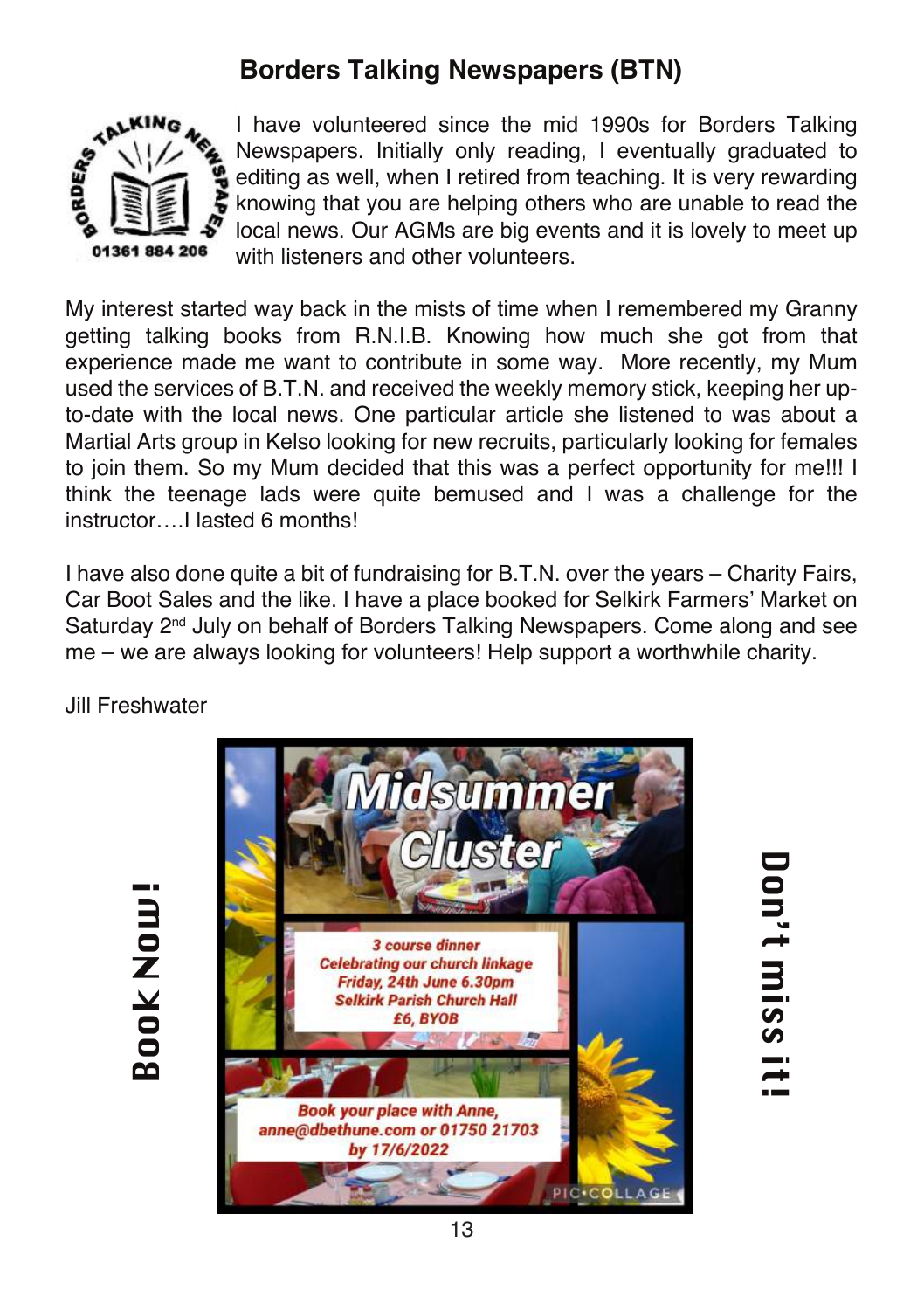'In at the sharp end', a familiar phrase indicating 'in the position of greatest difficulty, danger, stress, etc' (Chambers Dictionary)

Some prayers, then, for Christians 'in at the sharp end'.

- In **North Korea**, several dozen Christians were executed on Tuesday, May 17th after a secret gathering was raided by security officials; their relatives (about 100 people) were sent to political prison camps. Ask God to fill our imprisoned family with supernatural peace, strength and courage in their ordeal. Pray that believers in North Korea will experience God's protection as they are confronted with danger daily.
- In **Nigeria**, it was alleged that a student at one of the colleges of education, Deborah Samuel, had made derogatory remarks about Mohammed on a Whatsapp platform which she shared with fellow students. In spite of her hiding herself and police intervening but unable to restrain the mob, she was stoned and beaten to death; her body was then set on fire. Pray for Deborah's family in their loss and that the perpetrators of this shocking crime be convicted (Their arrest has already provoked rioting.)
- Human rights abuses in **Eritrea** continue on a huge scale, with thousands of Eritreans arbitrarily imprisoned, often subjected to degrading conditions, forced labour and torture - many of these are Christians, who are regarded by the country's communist government with suspicion and hostility. Pray that the government of Eritrea will stop persecuting believers and that God will strengthen and comfort our church family in Eritrea - especially those in prison.
- Only the Lord knows how many Christians remain in **Afghanistan.** Believers there are at risk of being killed as apostates from Islam - they must hide their faith from the Taliban, of course, but also from their neighbours and even from their family and friends; many keep moving from place to place to avoid detection; they also share in the wider suffering of the country - poverty, hunger and malnutrition. Ask God to protect, strengthen and sustain His people there, send the food they so desperately need and provide a safe haven for those who have been forced to leave their homes.
- Often Christians are caught up in the woes, economic or otherwise, affecting the country they live in, such as **Syria**, where the country is described as 'bleeding and financially exhausted' A big city on the Turkish border has electricity for 30 minutes every 24 hours. Pray for the crops in that region, that they might be safely gathered in this year and not set on fire by Turkish troops just before harvest-time.

*continued on page 15*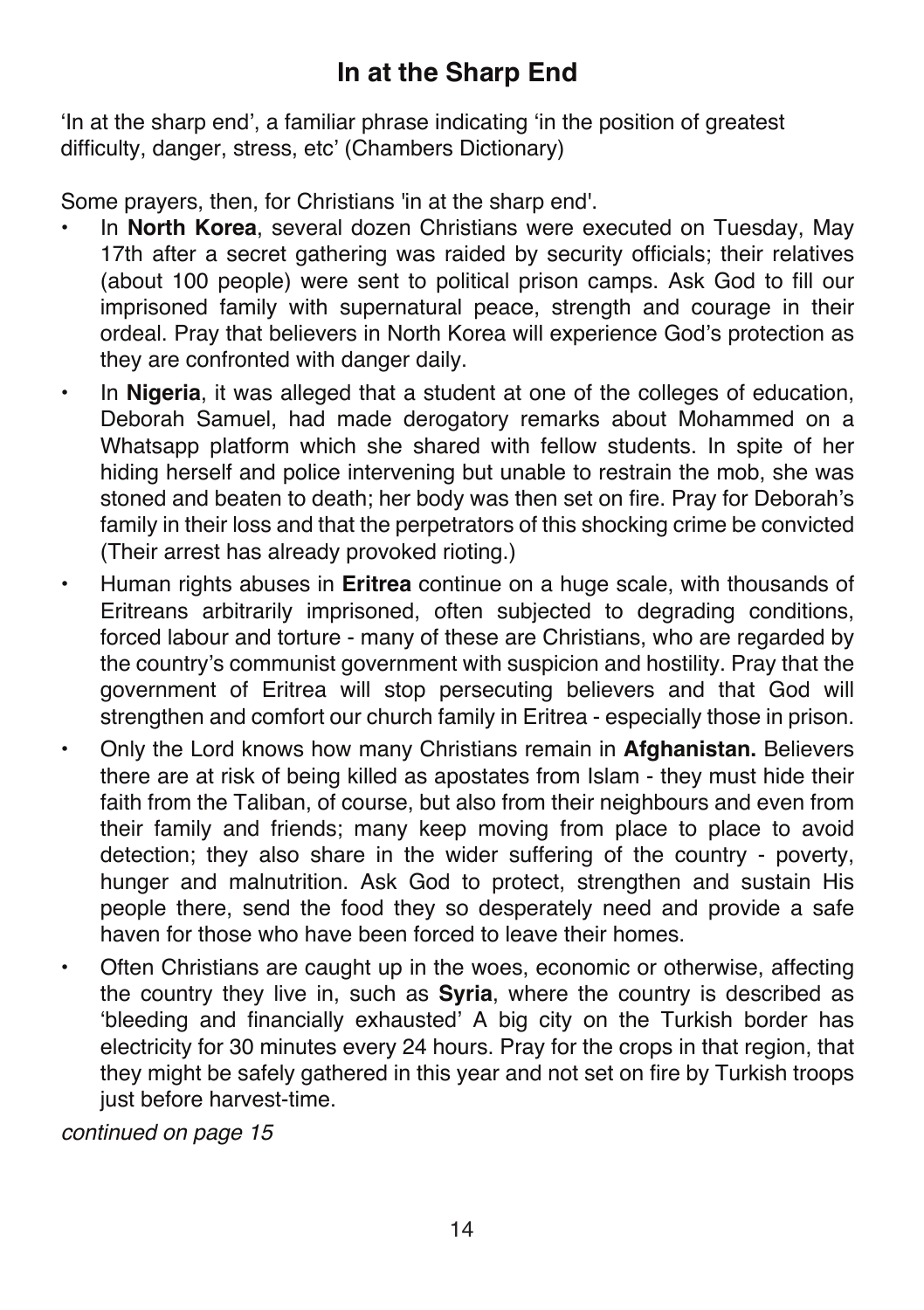#### *continued from page 14*

Compassion fatigue? Indeed, and it is tempting to think that our feeble prayers can have no effect on these enormous needs - but we just don't know that. 'Remember those in prison as though you were their fellow-prisoners and those who are illtreated as if you yourselves were suffering (Hebrews 13:3)

#### **But, some good news…**

- On the 9th February Judge Boulos Eskandar, a Christian, was sworn in as President of **Egypt**'s Supreme Constitutional Court, the first time a Christian has been appointed to this position - it makes him effectively Egypt's most senior judge, a rare appointment of a Christian to such a high position in a Muslim-majority country. Pray for him, that God will grant him wisdom and make him a blessing for the people of Egypt.
- On March 4th, Priya Rajan, aged 28, made history when sworn in as Mayor of Chennai, formerly **Madras** (where the curries are red-hot!), India's fourth largest city. She became the city's youngest mayor and the first Dalit Christian woman (!!!) to hold this office. (Normally Dalit + Christian = dirty jobs, cleaning sewers, sweeping streets.) Praise the Lord for her election and ask Him to fill her abundantly with wisdom as she grapples with her new responsibilities. Pray that she will know His Divine Guidance in serving the people of Chennai and inspire India's Christian population, 70% of which is estimated to be from the iniquitous system of Scheduled Caste backgrounds.

PS Not to mention physical protection for both these people from extremists, who, no doubt, will seek to harm them.

David Taylor, Selkirk Prayer Promoter



#### **Thanks all round**

Gratitude was the theme of the Selkirk service on 22nd May and we gave thanks to God for people in our lives for whom we are grateful. You may see the paper chains appearing in the hall.

It was just the right opportunity to say thanks to John Moley as he reached the end of the three year contract as Children and Families worker. It was not an easy three years with COVID intervening and we are grateful to John for what he achieved with the children and families in our church and community. He is hoping to be able to continue some involvement as a volunteer, so we will still see him around.

Grateful thanks also to those who worked most closely with John over the last three years: Louise Raffier, Mo Brown, Elma Hendrie and Mark Corbett.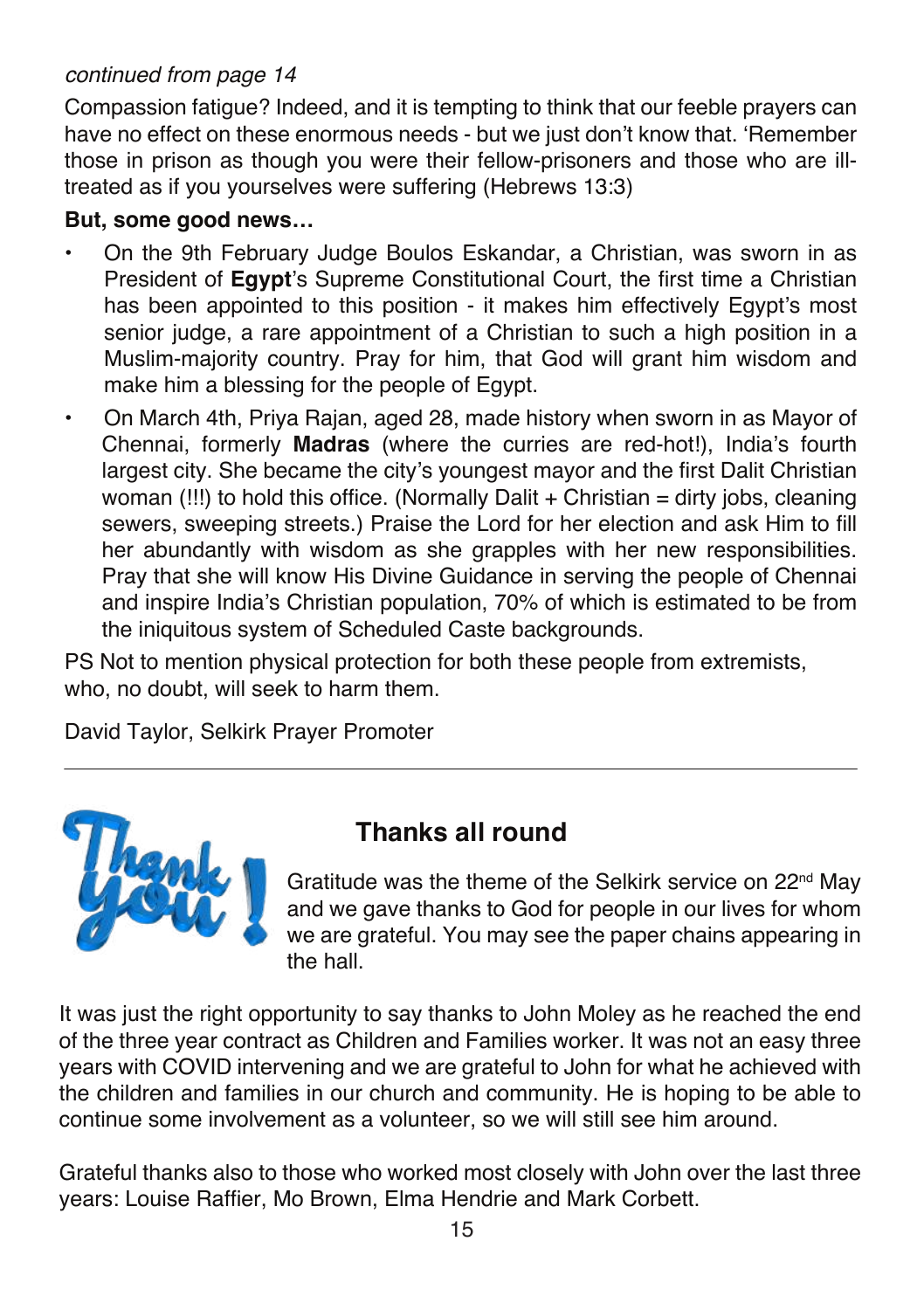| When    | <b>Where</b>                     | <b>Time</b>        | Led by                                      |
|---------|----------------------------------|--------------------|---------------------------------------------|
| June 12 | <b>Selkirk</b><br><b>Ashkirk</b> | 10.15am<br>12 noon | <b>Jane Peers</b><br>Rev. Scott Guy         |
| June 19 | <b>Selkirk</b><br><b>Ashkirk</b> | 10.15am<br>12 noon | Rev. Scott Guy                              |
| June 26 | <b>Selkirk</b><br><b>Ashkirk</b> | 10.15am<br>12 noon | Cafe Style, David Bethune<br>Fan Heafield   |
| July 3  | <b>Selkirk</b><br><b>Ashkirk</b> | 10.15am<br>12 noon | Pulpit supply                               |
| July 10 | <b>Selkirk</b><br><b>Ashkirk</b> | 10.15am<br>12 noon | Elissa Jones<br><b>Fan Heafield</b>         |
| July 17 | <b>Selkirk</b><br><b>Ashkirk</b> | 10.15am<br>12 noon | Pulpit supply                               |
| July 24 | <b>Selkirk</b><br><b>Ashkirk</b> | 10.15am<br>12 noon | David Bethune                               |
| July 31 | Selkirk<br>Joint service         | 11am               | Pulpit supply                               |
| Aug. 7  | <b>Selkirk</b><br><b>Ashkirk</b> | 10.15am<br>12 noon | Pulpit supply                               |
| Aug. 14 | Selkirk<br><b>Ashkirk</b>        | 10.15am<br>12 noon | <b>Fiona Corbett</b><br>Fan Heafield        |
| Aug. 21 | Selkirk<br><b>Ashkirk</b>        | 10.15am<br>12 noon | Pulpit supply                               |
| Aug. 28 | <b>Selkirk</b><br><b>Ashkirk</b> | 10.15am<br>12 noon | Taizé style, Louise Raffier<br>Fan Heafield |

# **Sunday Worship in Ashkirk and Selkirk**

# **Forward in Faith Summer 2022 OUSEGROUPS**

Our proposal for this summer is to meet on a monthly basis, and generally outside on Thursdays. We welcome anyone to join in these events. Please contact Jane Peers 07917 128918 with any questions or help with transport.

|  |  | Thursday 16 June BBQ 6pm Myra and Rod's, bring and share |
|--|--|----------------------------------------------------------|
|  |  | Thursday 14 July Walk 2pm venue tbc                      |
|  |  | Thursday 11 Aug. Picnic 4pm venue tbc                    |
|  |  | Thursday 8 Sept. Film 7pm A film to share and discuss?   |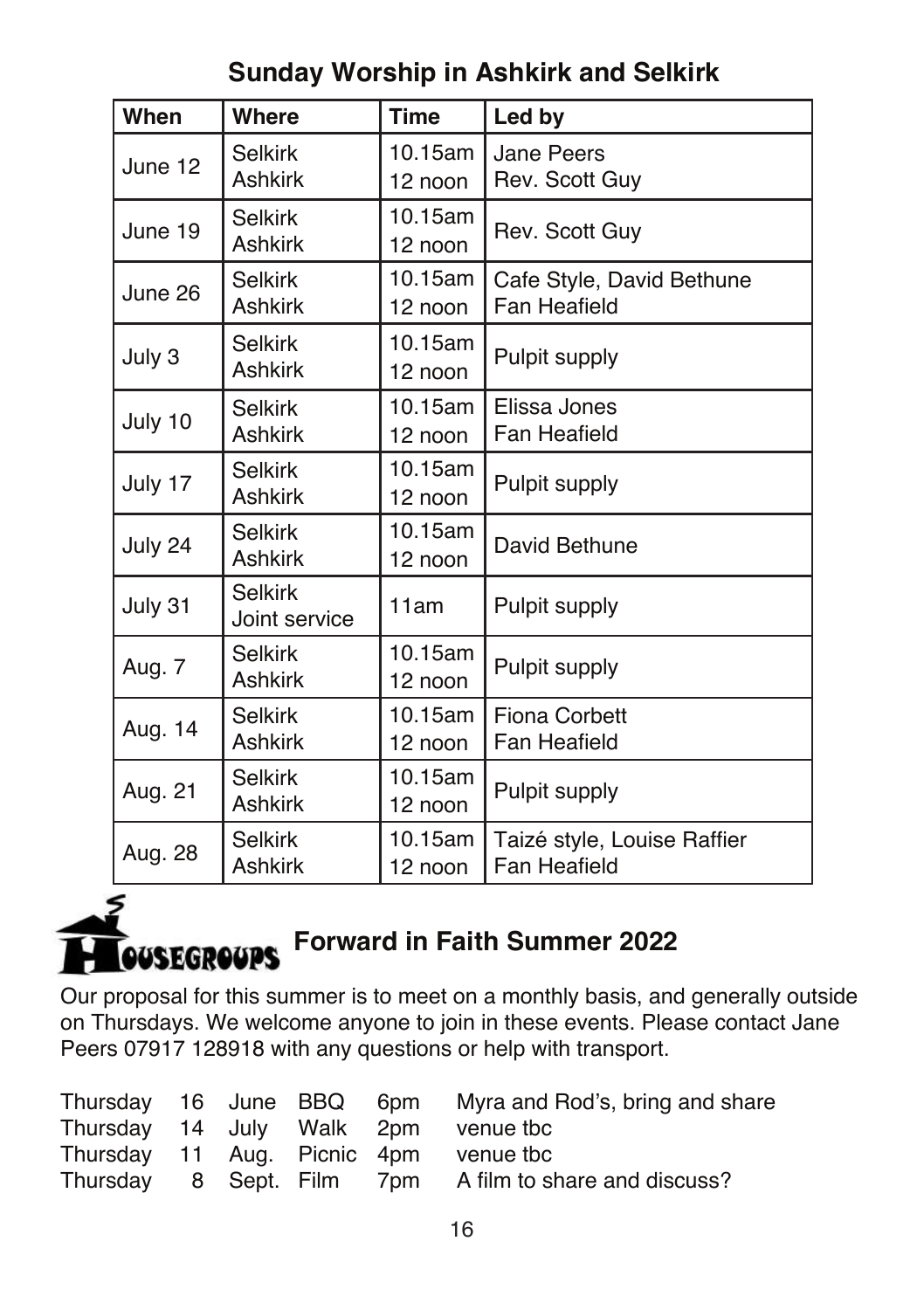# **Churches Together Holiday Club**

We are looking forward to another children's holiday club, Monday to Friday August 8th - 12th. The theme is **Wonder Zone** using Scripture Union material on science, nature and a God of Wonder.



In spite of the success of using the Haining as a venue last year, we are going to host it at Connections but, having developed the adjacent garden on three levels. some activities will be outside. (The main reason is that we need water and power for some of the experiments!)

All helpers will be 'lab technicians' - and all children have a 'lab book' - it should be great fun!! As always, this is a Churches Together project and we would love to hear of folk at the Parish Church willing to help. We are delighted John Moley is part of our planning team and will be our main MC/presenter again.

If you would like to ioin the team, please kindly contact in the first place Andrew Rollinson on andrewrollinson@hotmail.com

#### **Bible Reading**

I think reading the Bible for myself regularly, with help from some kind of booklet, has been one of the most significant ways for me to grow closer to God. I am grateful that my Mum gave me my first Bible reading notes, starting what has been a helpful pattern for me.

A number of us in Selkirk use the **Bible Reading Fellowship** daily notes: eg *The Upper Room*, *Guidelines* and *New Daylight*. Past copies are often left on the table in the Meeting House for others to take away. Please do! Notes for Sept.- Dec. can be ordered through Lynda McCraw by 22<sup>nd</sup> June.

#### **Gracious God,**

Thank you for your faithfulness In nurturing small beginnings into surprising blessings. We rejoice that, from the youngest to the oldest, so many have encountered your word and grown as disciples of Christ. Keep us humble in your service, ambitious for your glory and open to new opportunities. For your name's sake Amen

*From the BRF centenary prayer*

Anne Bethune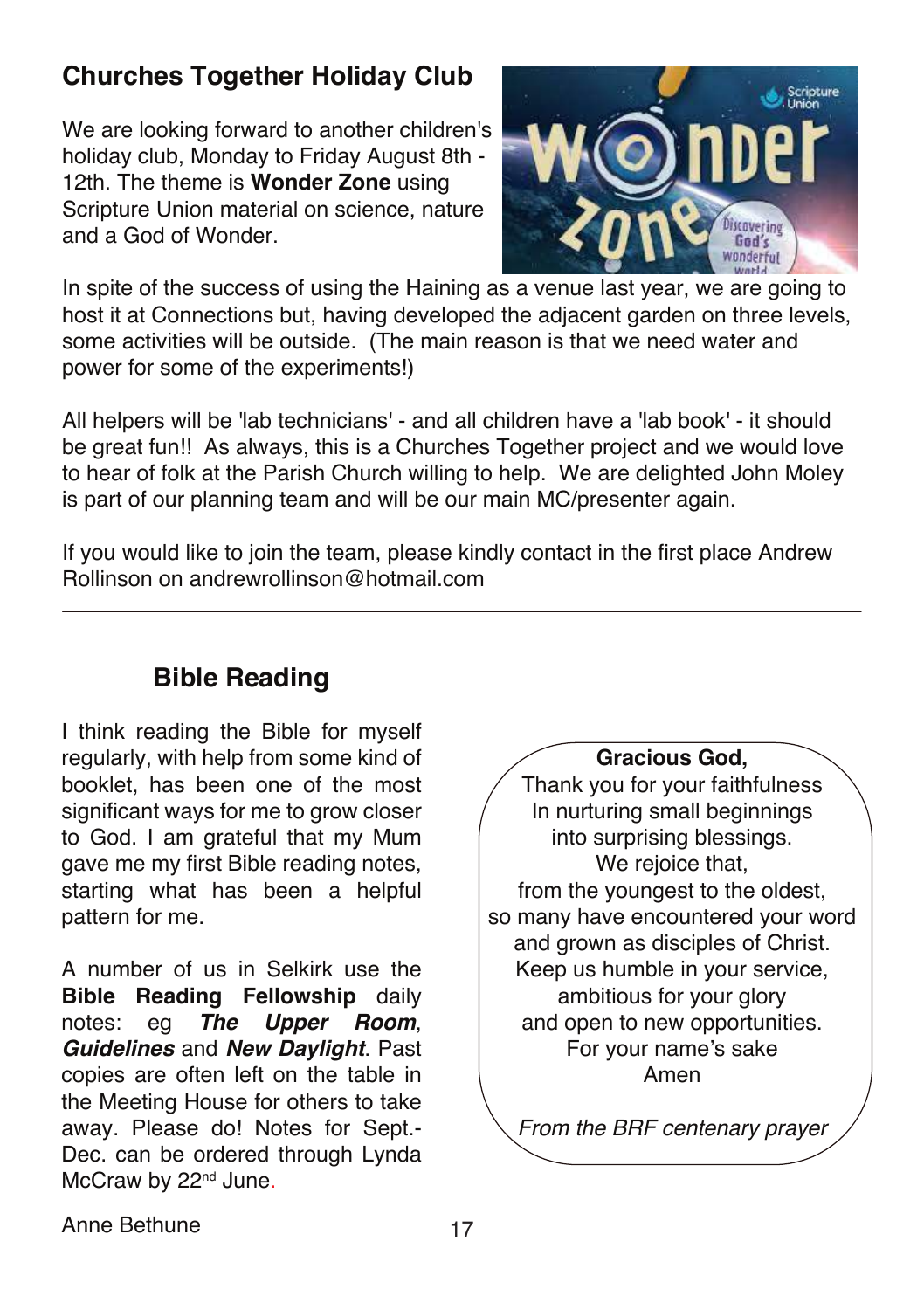#### **Selkirk Diary Dates June**

| Thursday 16          |     | 6 pm         | Forward in Faith BBQ                          |  |
|----------------------|-----|--------------|-----------------------------------------------|--|
| Friday               | 24  | 6.30 pm      | Midsummer Cluster meal                        |  |
| July                 |     |              |                                               |  |
| Thursday 14          |     | 2 pm         | Forward in Faith Walk                         |  |
| Sunday               | 17  | 2.30 pm      | Service at Thornfield House                   |  |
| Sunday               | 24  | 3 pm         | <b>Blanket Preaching</b>                      |  |
| <b>August</b>        |     |              |                                               |  |
| Monday 8 - Friday 12 |     |              | <b>Holiday Club, Connections</b>              |  |
| Thursday 11          |     | 4 pm         | Forward in Faith Picnic                       |  |
| Friday               | 26  | 2.30 pm      | Service at Riverside                          |  |
| <b>Nursing Home</b>  |     |              |                                               |  |
| <b>September</b>     |     |              |                                               |  |
| Thursday             | - 8 | 7 pm         | Forward in Faith Film                         |  |
| Saturday 17          |     | 10 - 12 noon | Denim Upcycling Show (entries Friday 6 -7 pm) |  |
| Sunday               | 18  | 1pm          | Church Together lunch and AGM, SPC            |  |
| Thursday 22          |     | 2 pm         | <b>CAMEO</b>                                  |  |
| Friday               | 30  | 10 - 12 noon | Macmillan Coffee Morning                      |  |
|                      |     |              |                                               |  |

#### **Wednesday Worship in Selkirk**



As we slowly return to the things we love why not join us at 11am on Wednesday mornings in the church hall for a short 30 minute service?

You will be welcomed at the hall door and we remain seated throughout the service. We have a rota of welcomers and worship leaders with David Taylor playing piano.

| When    | Led by               |  |
|---------|----------------------|--|
| June 15 | <b>Fiona Corbett</b> |  |
| June 22 | David Taylor         |  |
| June 29 | David Bethune        |  |
| July 6  | Joanna Smith         |  |
| July 13 | Joanna Smith         |  |
| July 20 | Fiona Corbett        |  |
| July 27 | David Taylor         |  |
| Aug. 3  | Joanna Smith         |  |
| Aug. 10 | David Bethune        |  |
| Aug. 17 | Joanna Smith         |  |
| Aug. 24 | <b>Fiona Corbett</b> |  |
| Aug. 31 | David Taylor         |  |

Fiona Holmes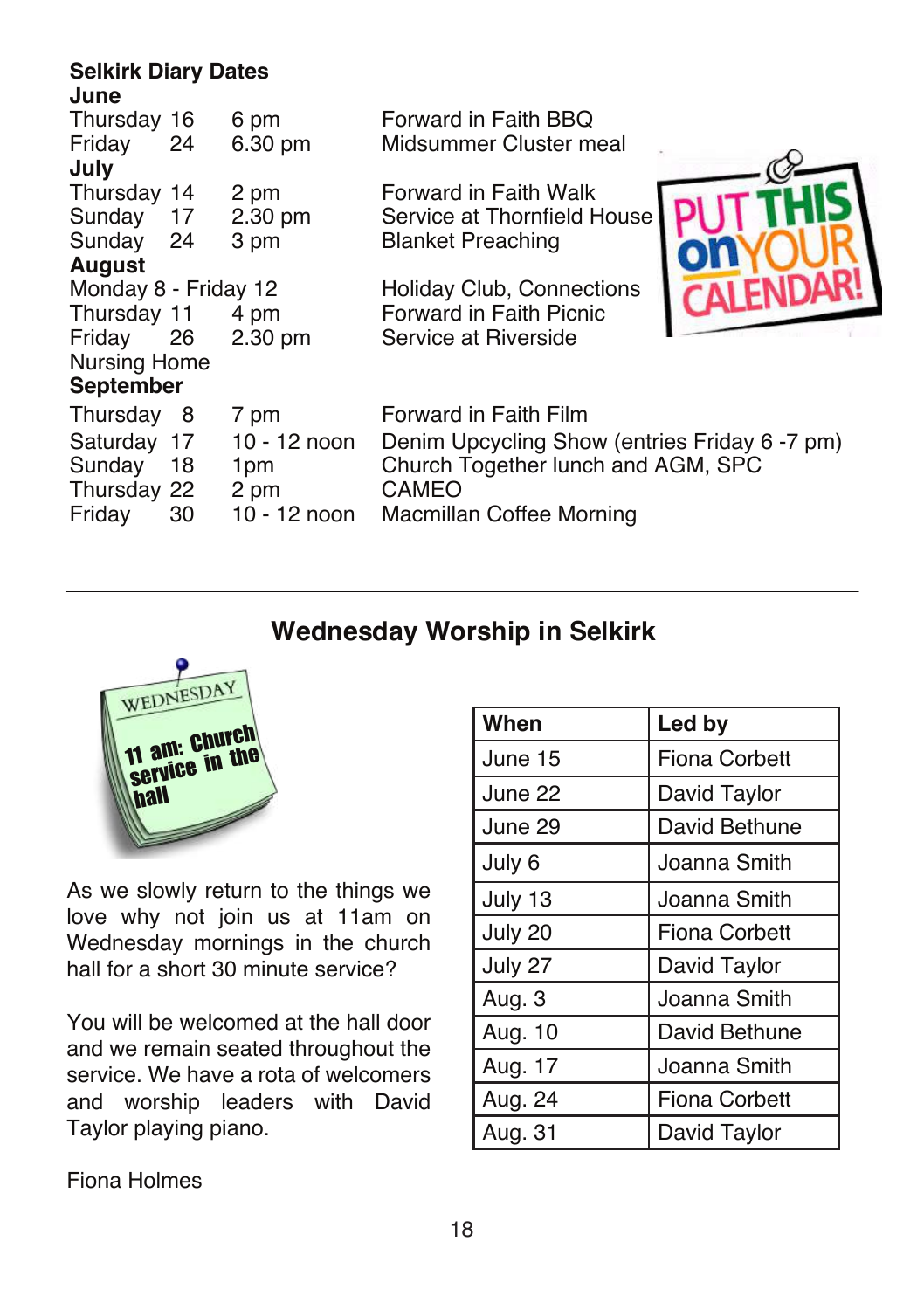### **Stay in touch**

If you would prefer to read The Hird online, or would like to receive Selkirk Parish Church weekly notices by email, please contact the church office. Details on back page. Both also available at selkirkparish.church Ettrick & Yarrow Church and Selkirk Parish Church can be found on Facebook.

**@ettrickyarrowchurch @Selkirkparishchurch**



**Save the Date Friday 30th September 2022** WE ARE MACMILLAN **CANCER SUPPORT** 

**Macmillan Cancer Support Coffee Morning Selkirk Parish Church 10 am - 12 noon Come along and have some fun!**



| <b>Bereavements</b>         |                                      |                |                                    |  |  |  |
|-----------------------------|--------------------------------------|----------------|------------------------------------|--|--|--|
| 2022                        |                                      |                |                                    |  |  |  |
| <b>Ettrick &amp; Yarrow</b> |                                      | <b>Selkirk</b> |                                    |  |  |  |
|                             | March 8 Alison Massie                |                | April 10 Isabella Bowden           |  |  |  |
|                             | <b>Thirladean House</b>              |                | <b>Riverside Healthcare Centre</b> |  |  |  |
| May                         | 4 Valerie Barrie                     | May 11         | Susan Large                        |  |  |  |
|                             | Summerhill Care Home,<br>Alnwick     |                | Carwil, 53 The Loan                |  |  |  |
|                             |                                      | Mav            | 18 Jessie Richardson               |  |  |  |
| <b>Selkirk</b>              |                                      |                | 15 Kirk Wynd                       |  |  |  |
| April<br>4                  | Norma Stuart<br>16 Ladylands Terrace |                |                                    |  |  |  |

The records on this page are as up-to-date as possible. We apologise for any omissions that may have occurred. Please note that opinions expressed in this magazine are those of the authors and do not necessarily reflect the official position of the church or congregation.